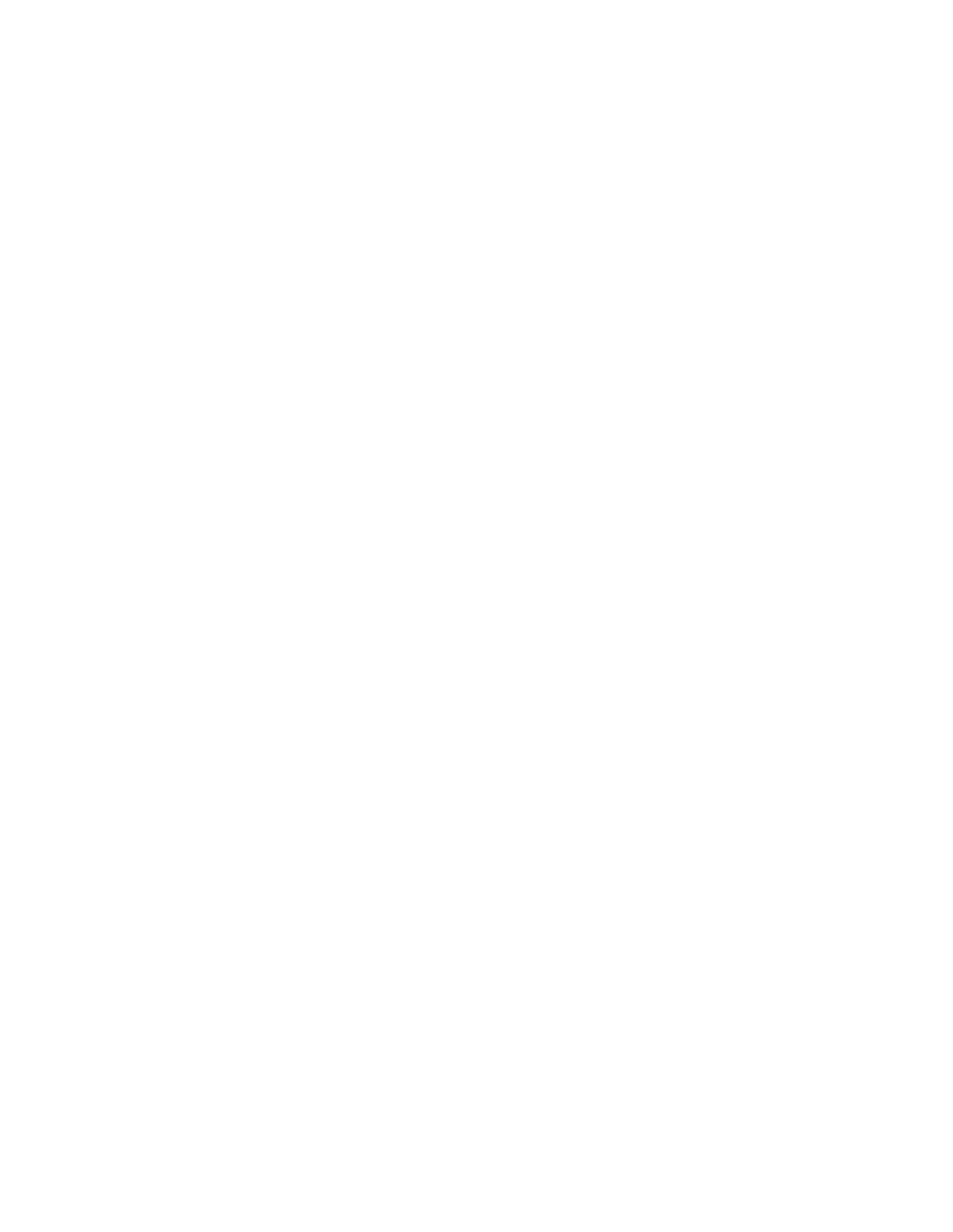# **MEGHALAYA STATE ELCTRICITY REGULATORY COMMISSION**

**New Administrative Building. 1st Floor(Front Block Left Wing), Lower Lachumiere, Shillong–793001 East Khasi Hills District, Meghalaya**

### **In the matter of:**

Review of tariff and cross subsidy surcharge determined in Tariff Order for FY 2016-17 dated 31.03.2016.

### **And**

In the matter of: Byrnihat Industries Association, Byrnihat, Meghalaya **- Petitioner** (Hereinafter referred to as BIA)

# **Coram WMS Pariat, IAS (Retd) Chairman**

## **Order**

# Date of Order: 30.03.2017

This order relates to the review petition filed by Byrnihat Industries Association, Byrnihat, Meghalaya seeking review of the Tariff and Cross Subsidy Surcharge for FY 2016-17 as per Tariff Order dated 31.3.2016.

## **1. Introduction:**

The Commission has issued Tariff Order dated 31.03.2016 for true up of FY 2011-12, FY 2012-13 and FY 2013-14, Provisional true up for FY 2014-15 and determination of Tariff for FY 2016-17 for Meghalaya Power Distribution Company Limited (MePDCL). The Byrnihat Industries Association (BIA), Byrnihat, Meghalaya has filed Review Petition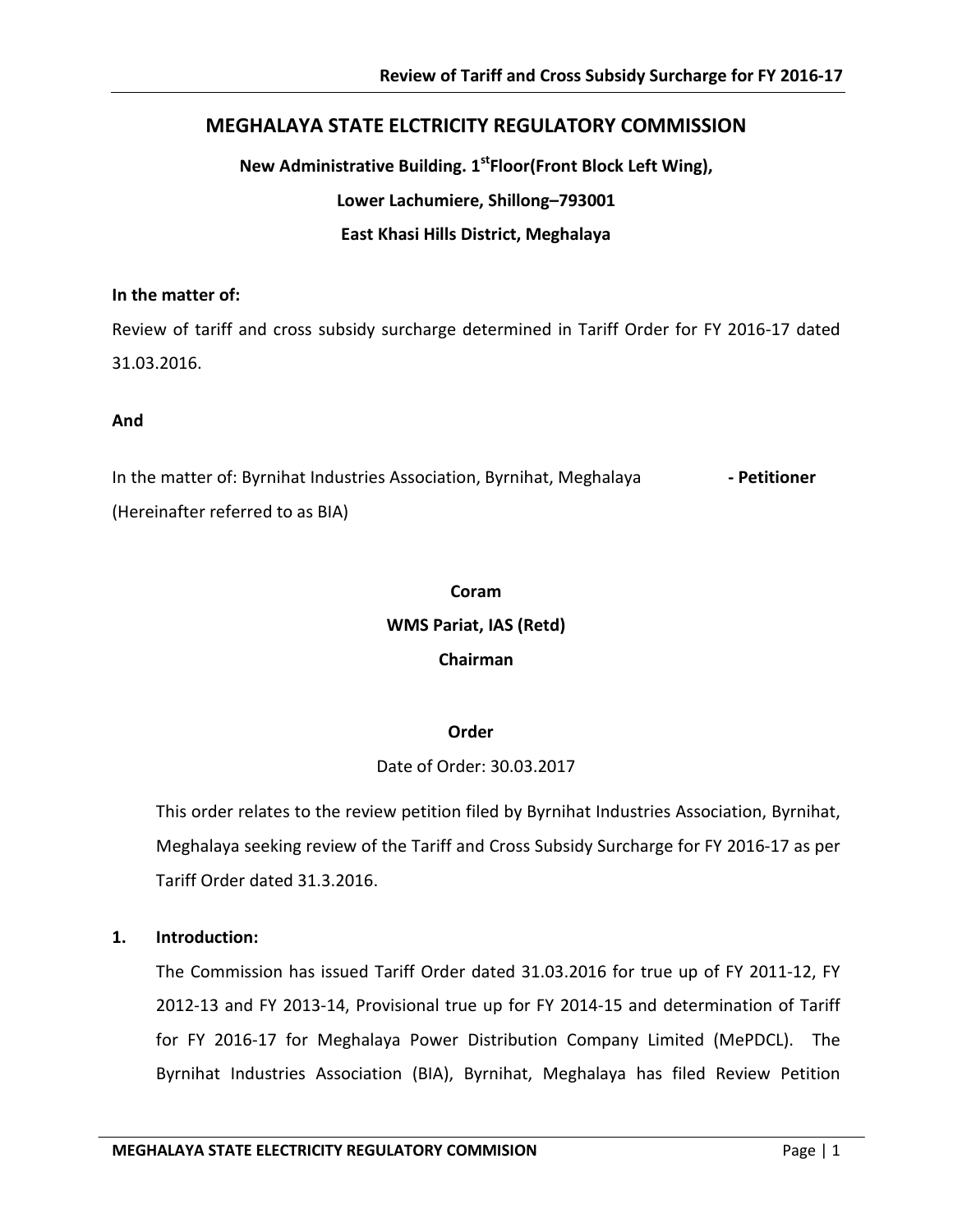against the Tariff Order dated 31.03.2016. The grounds of the petition are as given below:

- (i) Cross Subsidy Surcharge for FY 2016-17 has been determined in contravention to the provisions of Tariff Policy 2016, orders of the Appellate Tribunal for Electricity (APTEL) and the earlier orders issued by the Commission.
- (ii) No attempt has been made to determine voltage-wise cost of supply to determine the cross subsidy surcharge.
- (iii) Wrongly allowed the expenses of Meghalaya Electricity Corporation Limited (MeECL) as a part of operation and maintenance expenses in the ARR of Distribution Company. This is erroneous as being in direct contravention of the Tariff Regulations, 2014 and the judgement of APTEL.
- (iv) MePDCL has erred in assuming the opening loan balance at Rs.92.74 crore for FY 2016-17 based on the closing balance of FY 2014-15 which itself was an assumed value. The assumption has lead to error in computation of interest and finance charges at Rs.15.81 Crore for FY 2016-17.
- (v) The Commission approved bad debts of Rs.3.00 Crore during FY 2016-17 in complete contravention to the Tariff Regulations.

For examination of the above issues, the Commission hereafter revisits the issue-wise claims of the MePDCL, Commission's analysis and approval in the Tariff Order dated 31.03.2016, submissions of the Petitioner (BIA) and further analysis of the Commission on the review petition filed by BIA.

# **2. Cross subsidy surcharge:**

**MePDCL'ssubmission in the tariff petition for FY 2016-17 on issue of wheeling charge and Cross Subsidy Surcharge:**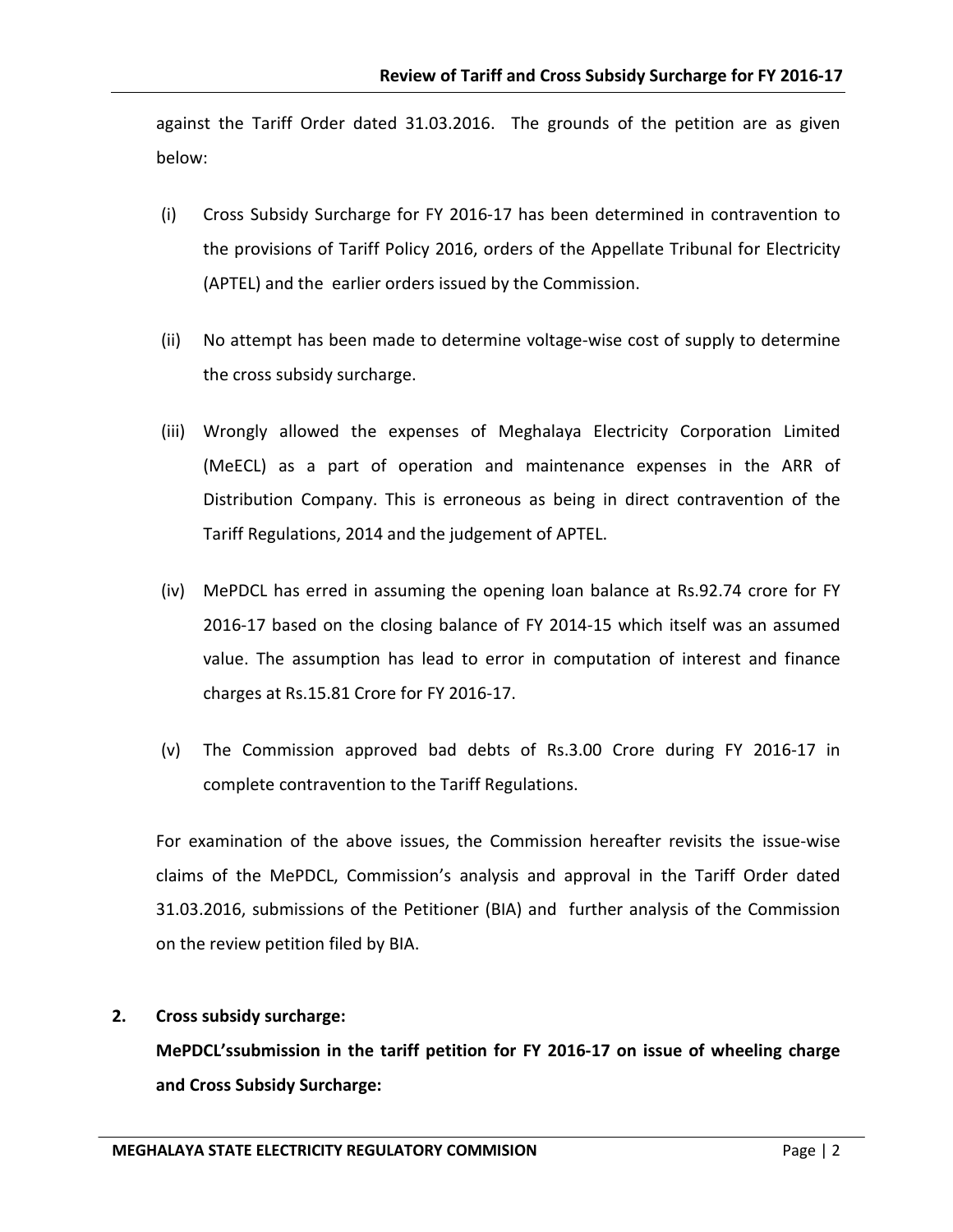The Petitioner had proposed to increase the distribution wheeling charges and cross subsidy surcharge by 25% in FY 2016-17 as shown in the Table below:

| SI.<br>No. | <b>Particulars</b>                           | <b>Existing</b><br>(Rs./kWh) | Proposed<br>(Rs./kWh) |
|------------|----------------------------------------------|------------------------------|-----------------------|
|            | Distribution Wheeling Charges                | 1.24                         | 1.55                  |
|            | Cross subsidy surcharge for HT<br>consumers  | 1.41                         | 1.75                  |
| 3          | Cross subsidy surcharge for EHT<br>consumers | 1.51                         | 1.90                  |

The Petitioner has also submitted that the levy of open access charges shall be as per MSERC Open Access Regulations, 2012 and its subsequent amendments.

## **Commission's analysis in the Tariff Order dated 31.03.2016:**

The Commission had noted the submission of the Petitioner and had fixed the ARR of MePDCL for FY 2016-17 in accordance with the Regulations and taken it as the basis for determining the wheeling charges in accordance with MSERC (Terms and Conditions of Open Access) Regulations, 2012. The average demand for FY 2016-17 is assessed as 168.65 MW. The Wheeling Charges for all consumers for FY 2016-17 was shown in the Table below:

| <b>Particulars</b>                         | (Rs. Crore)        |  |
|--------------------------------------------|--------------------|--|
| ARR of MePDCL for FY 2016-17               | 899.57             |  |
| <b>Total Power Purchase cost of MePDCL</b> | 606.48             |  |
| <b>Total Transmission Charges</b>          | 141.30             |  |
| ARR- PPC- Tx. Charges                      | 151.79             |  |
|                                            | <b>MU</b>          |  |
| Total Sale including outside sale          | 1117.86            |  |
| Average load                               | 107.07 MW          |  |
| <b>Wheeling Charges</b>                    | Rs.38840.29/MW/Day |  |

The Wheeling chargeswerefixed at Rs. 38840.29/MW/Day and the per unit rate works out to Rs. 1.36. The Commission directed that these charges would be recovered, as per Regulations, payable on the basis of contracted Capacity/Scheduled Load or actual power flow whichever is higher.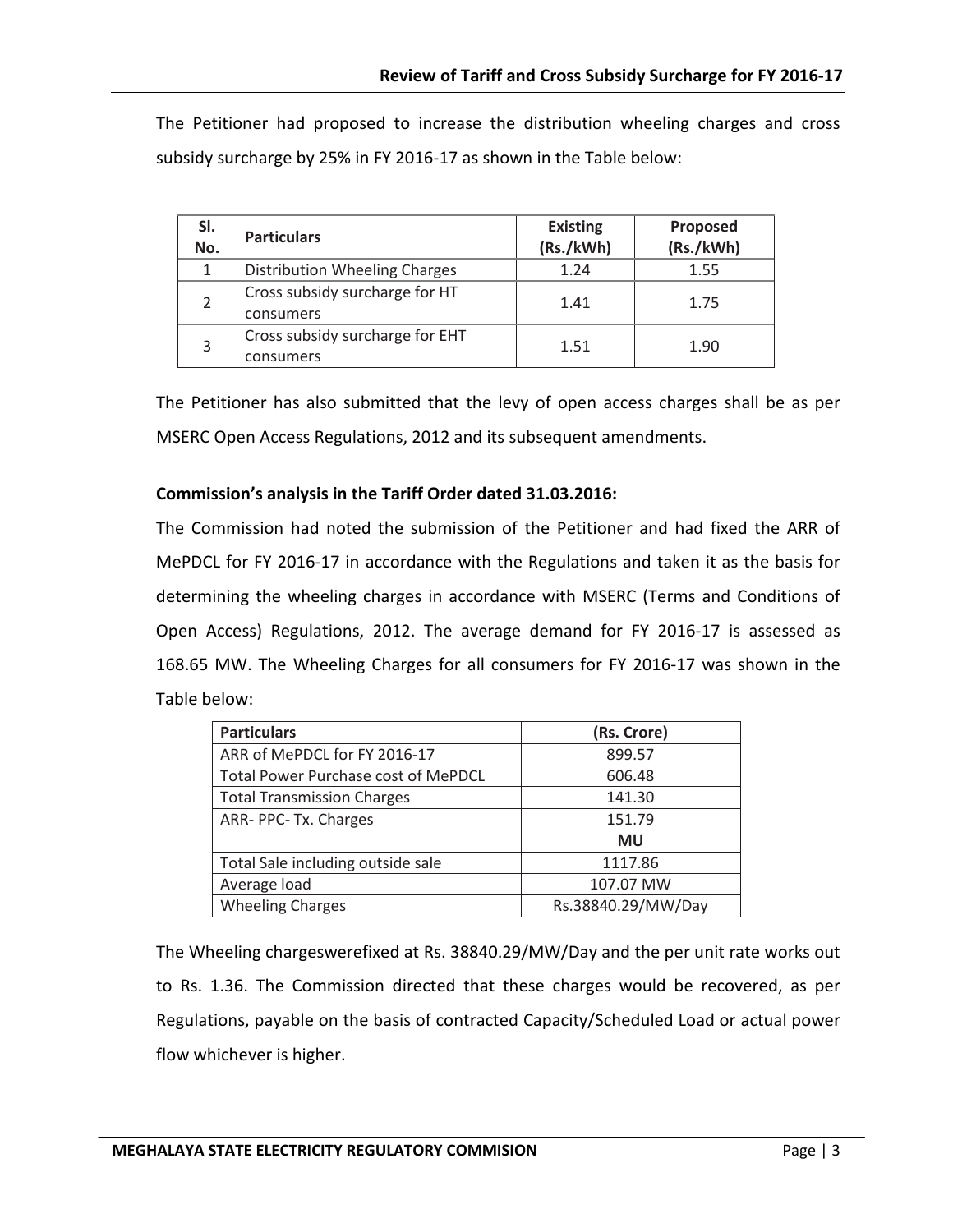# **MePDCL submission in Tariff Petition for FY 2016-17 on the issue of Cross subsidy Surcharge**

The MePDCL submitted it its Tariff Petition that the open access consumers are liable to pay cross subsidy surcharge to compensate the distribution utility for any loss of revenue due to shifting of its consumer to the open access system.

# **Commission's Analysis in Tariff Order for FY 2016-17 dated 31.03.2016 reproduced as under:**

*"The Commission has examined the sale to EHT category, which have opted for Open Access in FY 2012-13 to FY 2014-15. It was noted that the trend of consumption has been declining year after year, being 224 MU, 203 MU and 161 MU respectively. In the Tariff exercise, this category actually provide the cross subsidy to the subsidized consumers. If these consumers optout of the grid, then the utility may sufferfinancially as well as the Domestic/BPL/Agriculture consumers, who will be affected as the cross subsidy which they were getting in earlier years, would come down in FY 2016-17 The Commission has also calculated that the amount of cross subsidy required by subsidized category has now become approximately Rs. 24 Crore which was earlier around Rs. 10 Crore. This has happened because the consumption by Industrial consumers has gone down. It is therefore necessary that the Commission should allow cross subsidy surcharge at such a level which will compensate the common consumers and the utility while not becoming so onerous to the Open Access consumers. It is also important in the present scenario in the State where the surplus power has been allowed right from the ARR of FY 2013-14 up to date to the Licensee by allowing him to purchase power more than their demand. In a situation of surplus, it is experienced that the Licensee is selling the power to the exchange at a cheaper rate than the average power purchase cost. If these open access consumers opt to buy from the Licensee, which they are not in present, this shall add additional revenue to the State. In accordance with the Law, if the consumer opts for Open Access, he needs to pay at least the amount of Cross subsidy surcharge, so as to compensate the subsidized category of consumer. It is studied that the Open Access consumers are still in*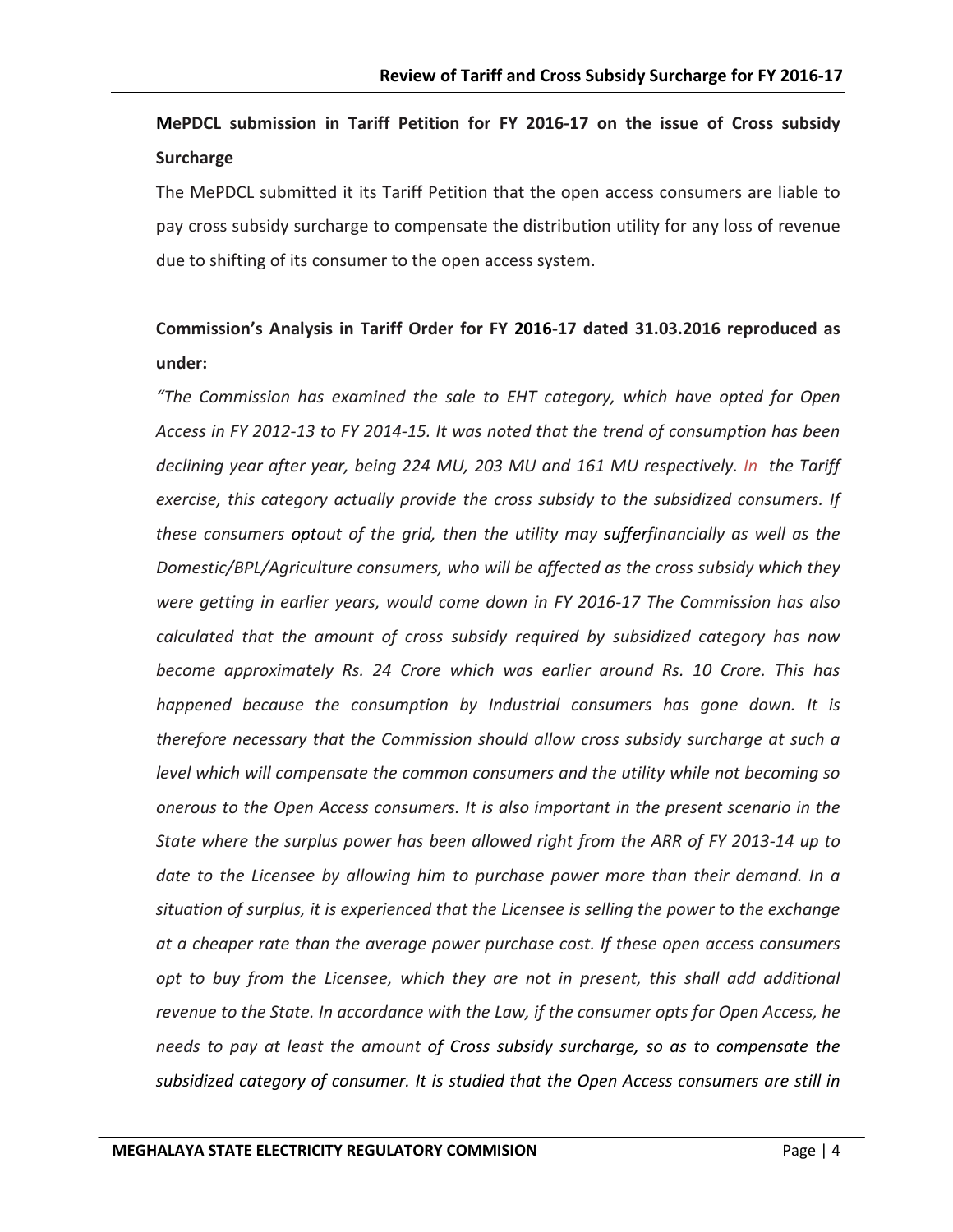*comfortable position even after paying present cross subsidy surcharge, wheeling charges to the Licensee and purchase of power from power exchange/trader. The Commission endeavors that with the current cross subsidy surcharges, interest of both the consumer including Open Access consumers and the Licensees are balanced and are at win-win situation where everyone is availing 24x7 power supply.*

*The cross subsidy surcharge for open access consumers for the year 2016-17 is calculated in accordance with the Regulations. The Regulation prescribes that the amount of surcharge shall be so calculated as to meet the current level of cross subsidy from that category of consumers and shall be paid to the distribution licensee of area of supply where the consumer is located. In order to meet this objective, the Commission has tried to find out the cross subsidy surcharge in the following manner:* 

# *Cross Subsidy Surcharge (S)=Tariff payable by the relevant category (T) – Cost of Supply (C)*

*Average Cost of Power Purchase = Rs. 2.84/kWh Loss in EHT level = 4% Weighted Average Cost of Power Purchase including losses = Rs. 2.95/kWh Wheeling charges at EHT level =Rs.0.75/kWh Cost of service to EHT category (C) = Rs.3.70/kWh Average Tariff of EHT category (T)= Rs. 6.68/kWh S= 6.68-3.70 = Rs. 2.98/kWh* 

*Similarly, for HT Level, Weighted Average Cost of Power Purchase = Rs. 2.84/kWh Loss in HT level = 6% Weighted Average Cost of Power Purchase including losses = Rs. 3.02/kWh Wheeling charges at HT level =Rs.1.36/kWh Cost of service to HT category (C) = Rs.4.38/kWh Average Tariff of HT category (T)= Rs. 7.20/kWh*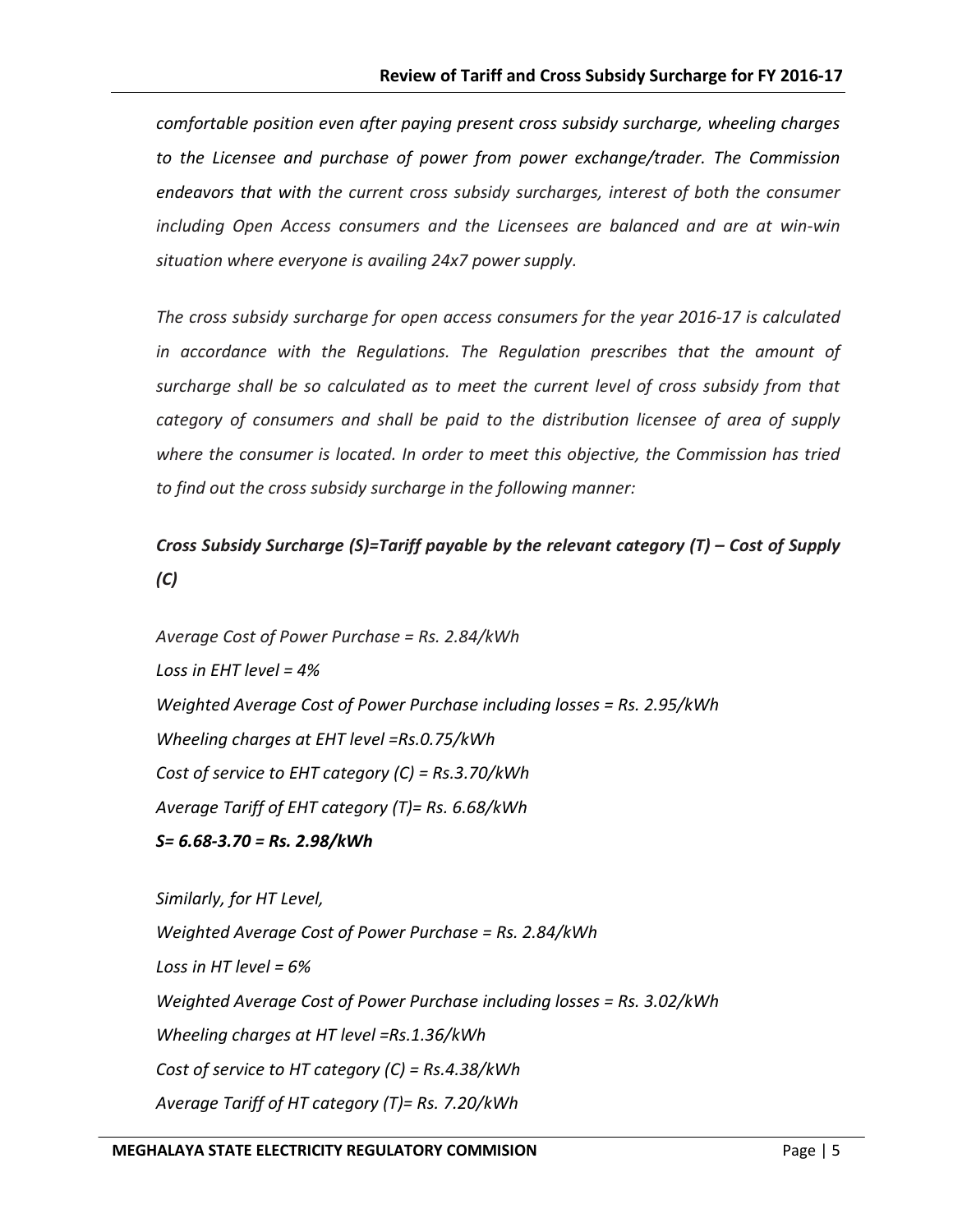#### *S= 7.20-4.38 = Rs. 2.82/kWh*

*In the above calculations, the commercial losses have not been factored in because the voltage wise losses are yet to be filed, which will increase the cost of service at least by 10%. In spite of the APTEL Order dated 01.12.2015, the Licensee could not submit the information. The Commission is therefore constrained to work out the loss estimation and voltage wise cost of supply to each category in the absence of required data. The Commission accordingly directs the Licensee that the calculation of cross subsidy at each voltage should be filed to the Commission within 6 months time for FY 2015-16. The Commission shall thereafter analyze the data and work out the Cost of Supply at each voltage level and re-evaluate the cross subsidy surcharge, if felt necessary.* 

*The Licensee in its petition has proposed the Cross subsidy surcharge as under* 

- *a. For EHT level = Rs. 1.90/kWh*
- *b. For HT level = Rs. 1.75/kWh*

*Accordingly, as stated above, the Commission in order to balance the interest of consumers, Open Access Consumers and Licensee, allowed the proposal of the Licensee for FY 2016-17. It was believed that the Cross Subsidy Surcharge shall suffice to the requirement of the cross subsidy amount of the Domestic, BPL and Agriculture sectors. The Commission also indicated that it would review the matter with the actual transactions of the Open Access in the State in the next quarter, for which the Licensee was directed to furnish the details in the first week of July'2016. TheCommission accordingly directed that the following rates shall be recovered from the Open Access Consumers on the other charges from 01.04.2016 along with the same terms and conditions as per the Regulations.* 

- *For EHT level = Rs. 1.90/kWh @ 4% loss*
- *For HT level = Rs. 1.75/kWh @ 6% loss "*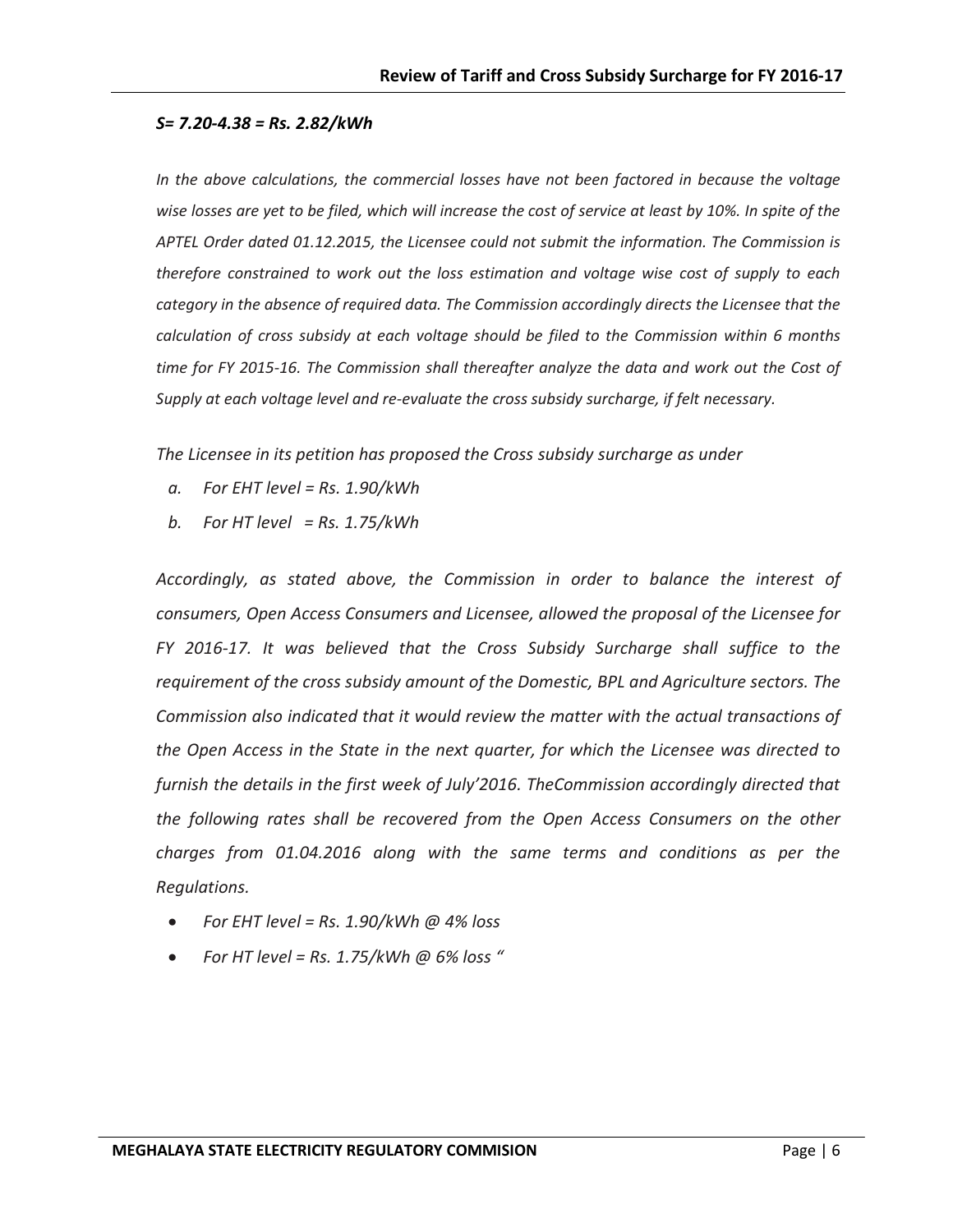## **3. Petitioner's (BIA) submission in the review petition:**

## **Petitioner's Submission on Issue of Cross Subsidy Surcharge**

The Petitioner has submitted that the determination of the cross subsidy surcharge at Rs. 1.90 per unit for EHT consumers (132 KV) and Rs. 1.75 per unit for HT consumers (33 KV) for the financial year 2016-17 has no basiswhatsoever.

The Petitioner has accordinglyrequested the Commission that the observations and computations done by the Commission in respect of Cross Subsidy Surcharge for FY 2016- 17 in Tariff Order dated 31.03.2016 may be revised.

## **Commission's Analysis on issue of Cross Subsidy Surcharge**

The Commission has noted that the Central Government has notified new Tariff Policy, dated 26.01.2016 by amending the erstwhile Tariff Policy, 2006 and introduced several reform measures, with a prime focus on the need for 'reasonable rates' to the consumers. Among the other things, the Tariff Policy, 2016 has introduced a change in the methodology in calculating the cross-subsidy surcharge (CSS). Most importantly, the Tariff Policy, 2016 at clause 8.5.1 prescribes that the amount of cross subsidy surcharge and additional surcharge to be levied on the open access consumers should not be so onerous so as to eliminate competition which is intended to be fostered in generation and supply of power directly to the consumers through open access. Clause 8.5.1 of the Tariff Policy, 2016 is as below:

## *"Cross-subsidy surcharge and additional surcharge for open access*

*8.5.1 National Electricity Policy lays down that the amount of cross-subsidy surcharge and the additional surcharge to be levied from consumers who are permitted open access should not be so onerous that it eliminates competition which is intended to be fostered in generation and supply of power directly to the consumers through open access.*

*A consumer who is permitted open access will have to make payment to the generator, the transmission licensee whose transmission systems are used, distribution utility for the wheeling charges and, in addition, the cross subsidy surcharge. The computation of cross*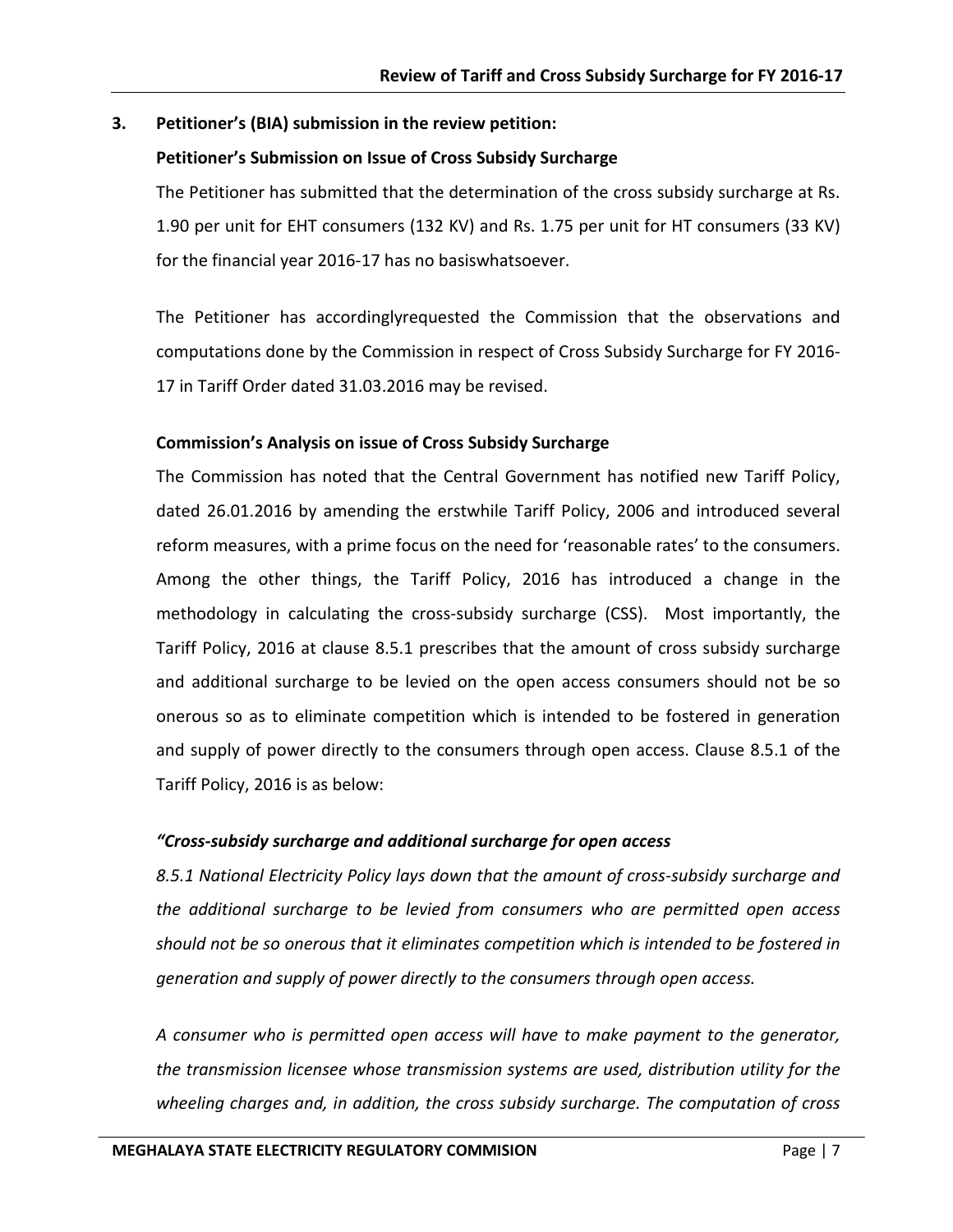*subsidy surcharge, therefore, needs to be done in a manner that while it compensates the distribution licensee, it does not constrain introduction of competition through open access. A consumer would avail of open access only if the payment of all the charges leads to a benefit to him. While the interest of distribution licensee needs to be protected it would be essential that this provision of the Act, which requires the open access to be introduced in a time-bound manner, is used to bring about competition in the larger interest of consumers.*

*SERCs may calculate the cost of supply of electricity by the distribution licensee to consumers of the applicable class as aggregate of (a) per unit weighted average cost of power purchase including meeting the Renewable Purchase Obligation; (b) transmission and distribution losses applicable to the relevant voltage level and commercial losses allowed by the SERC; (c) transmission, distribution and wheeling charges up to the relevant voltage level; and (d) per unit cost of carrying regulatory assets, if applicable."*

Further, as against the earlier method using the cost of marginal power (top 5% power at the margin), the Tariff Policy, 2016 uses weighted average cost of power including transmission and wheeling losses. *The most important aspect of Tariff Policy relevant to the issue at hand is that as per the provision to the cross subsidy surcharge formula in clause 8.5.1, the cross-subsidy surcharge cannot be more than 20% of the applicable tariff to the category of consumer seeking open access*.

## *"Surcharge formula:*

*S= T – [C/ (1-L/100) + D+ R]* 

*Where,* 

*S is the surcharge*

*T is the tariff payable by the relevant category of consumers, including reflecting the Renewable Purchase Obligation*

*C is the per unit weighted average cost of power purchase by the Licensee, including meeting the Renewable Purchase Obligation*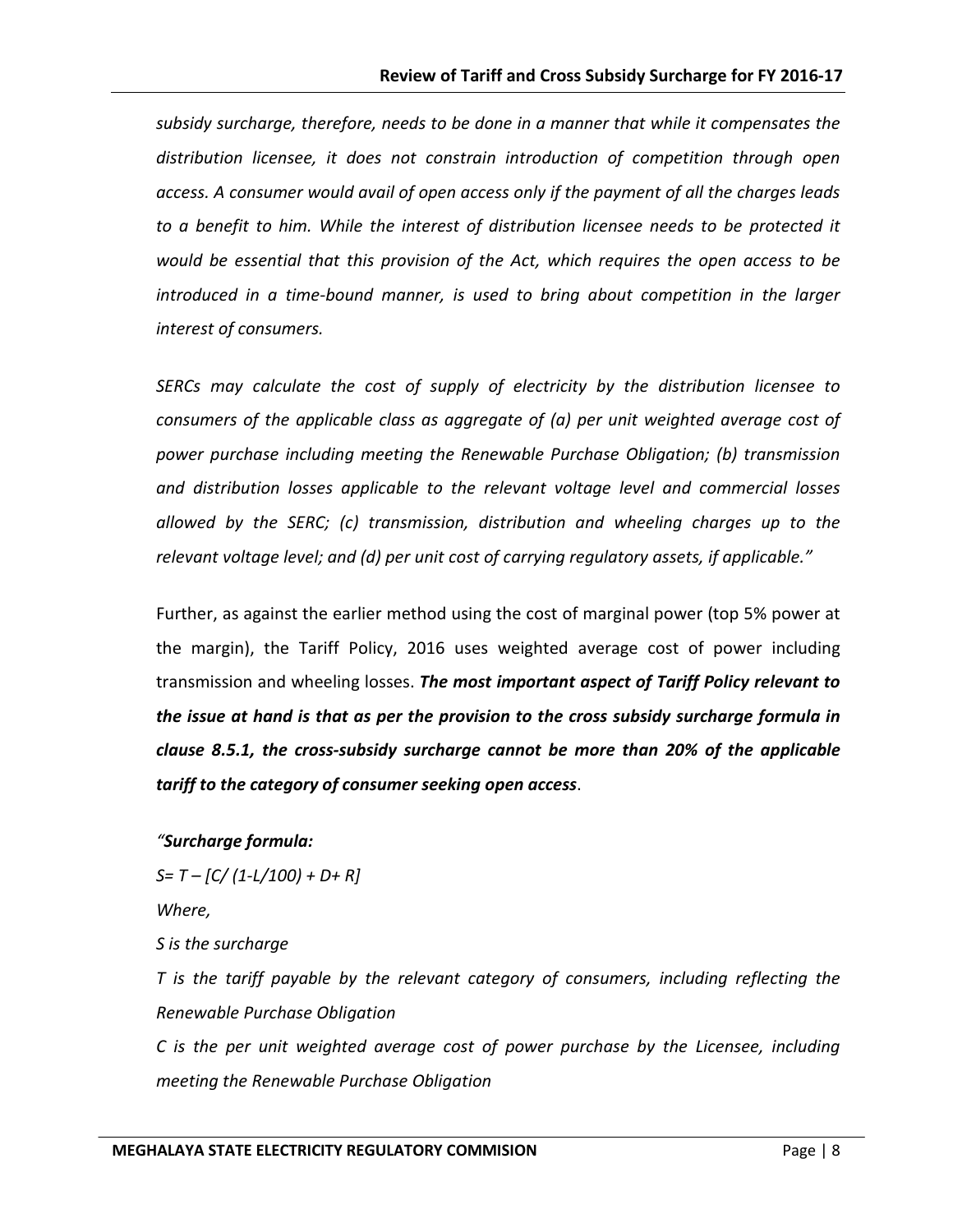*D is the aggregate of transmission, distribution and wheeling charge applicable to the relevant voltage level*

*L is the aggregate of transmission, distribution and commercial losses, expressed as a percentage applicable to the relevant voltage level*

*R is per unit cost of carrying regulatory assets.*

*Above formula may not work for all distribution licensees, particularly for those having power deficit. The State Regulatory Commissions, while keeping the overall objectives of the Electricity Act in view, may review and vary the same taking into consideration the different circumstances prevailing in the area of distribution licensee.*

*"Provided that the surcharge shall not exceed 20% of the tariff applicable to the category of the consumers seeking open access."*

## **Petitioner's Submission on Issue of Voltage-wise cost of supply**

The BIA, in its petition has held that the Commission has permitted an increase in cross subsidy surcharge even though important parameters which are essential for calculation for cross subsidy surcharge such as voltage wise cost of supply were not presented by the Distribution Company. It was held by the Petitioner that such an approach is in contravention to the Tariff Policy, Judgments of the Hon'ble Supreme Court and the APTEL. The Tariff Order dated 31.03.2016 records as below:

*"The mandate of NTP is that tariff should be within ±20% of the average cost of supply for the year. It is not possible for the Commission to lay down the road map for reduction of cross subsidy, mainly because of lack of data regarding Cost of Supply (COS) at various voltage levels. In view of the prevailing situation, the Commission has gone on the basis of average cost of supply for working out consume category wise cost of supply. The better performance in reduction in loss level will result in substantial reduction in average cost of supply.*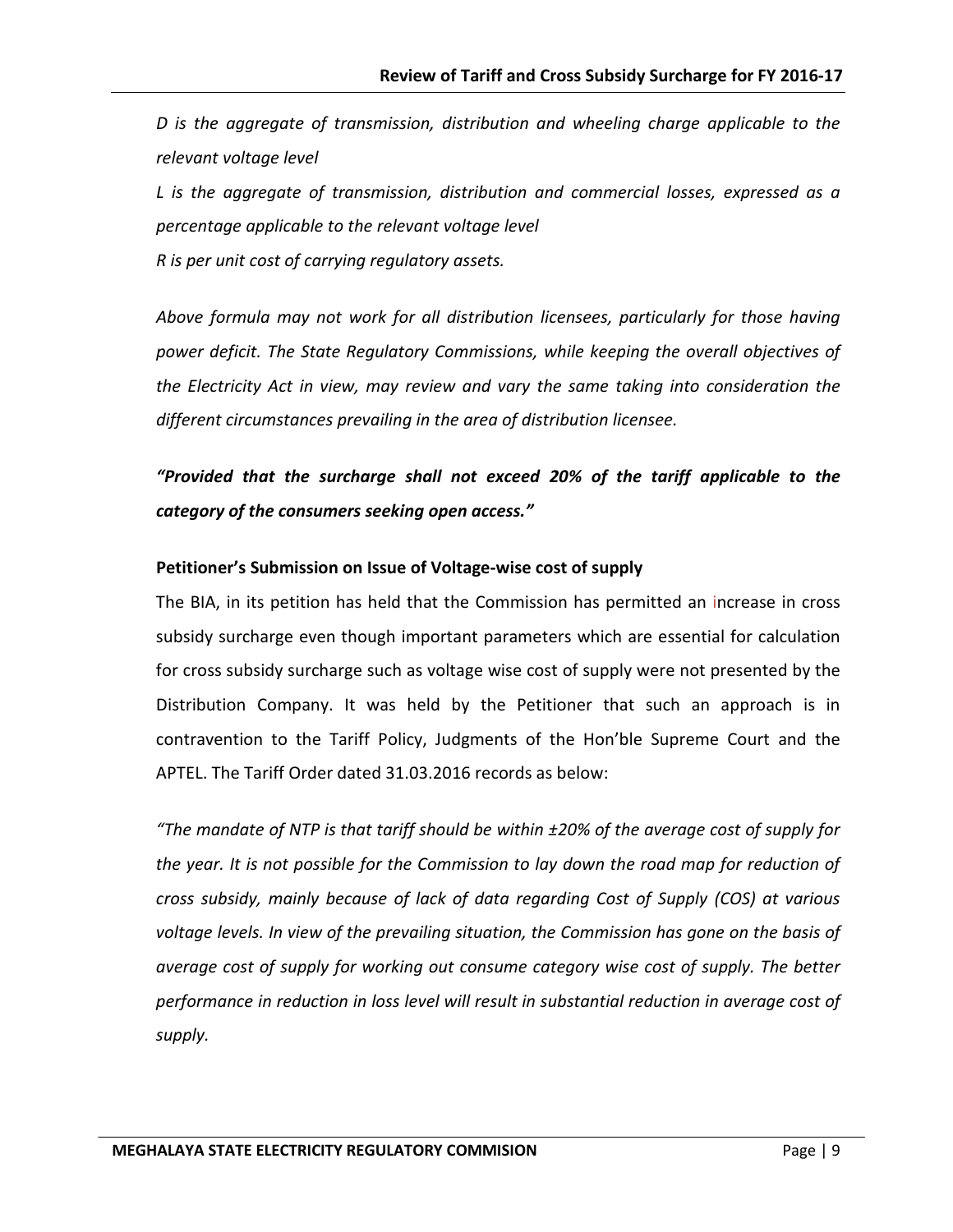*In the above calculations, the commercial losses are not factored in because the voltage wise losses are yet to be filed, which will increase the cost of service at least by 10%. In*  spite of the APTEL Order dated 01.12.2015, the Licensee could not submit the *information.The Commission is therefore constrained to work out the loss estimation and voltage wise cost of supply to each category in the absence of required data. The Commission accordingly directs the Licensee that the calculation of cross subsidy at each voltage should be filed to the Commission within 6 months' time for FY 2015-16. The Commission shall thereafter analyse the data and work out the Cost of Supply at each voltage level and re-evaluate the cross subsidy surcharge, if necessitated."*

It was also held by the BIA in its review petition that as per Regulations 99 and 103 of the MYTRegulations, 2014the Hon'ble Commission is duty bound to compute the voltage wise cost of supply. The Petitioner had duly raised these objections during the tariff proceedings before this Commission and had stated that voltage wise cost of supply has to be determined and tariff has to be framed based on voltage wise cost of supply.

The judgments by the Hon'ble Supreme Court and the Tribunal stress on the importance of deriving cross-subsidy surcharge based on actual cost of supply. The APTEL lays down the methodology to be followed while determining voltage wise cost of supply at Para 31- 34 of the Tata Steel judgment. This methodology is to be employed while determining voltage wise cost of supply in absence of data submitted by the distribution licensee. Based on the methodology, the expert consultants appointed by Petitioner has carried out the exercise of calculating voltage wise cost of supply and subsequently determining the cross subsidy surcharge as the difference between the 'T' and voltage wise cost of supply. Based on the data in the Impugned Order, the voltage wise cost of supply for EHT consumers is Rs. 5.48/unit and HT consumers is Rs. 5.66/unit. This voltage wise cost of supply is computed as against the cost of supply determined by the Commission at Rs. 3.70/ kWh and Rs. 4.38/ kWh for EHT and HT category respectively. Thus, the cross subsidy surcharge arrived at as the difference between 'T', (ABR i.e. average revenue realization) and the voltage wise cost of supply would be as below: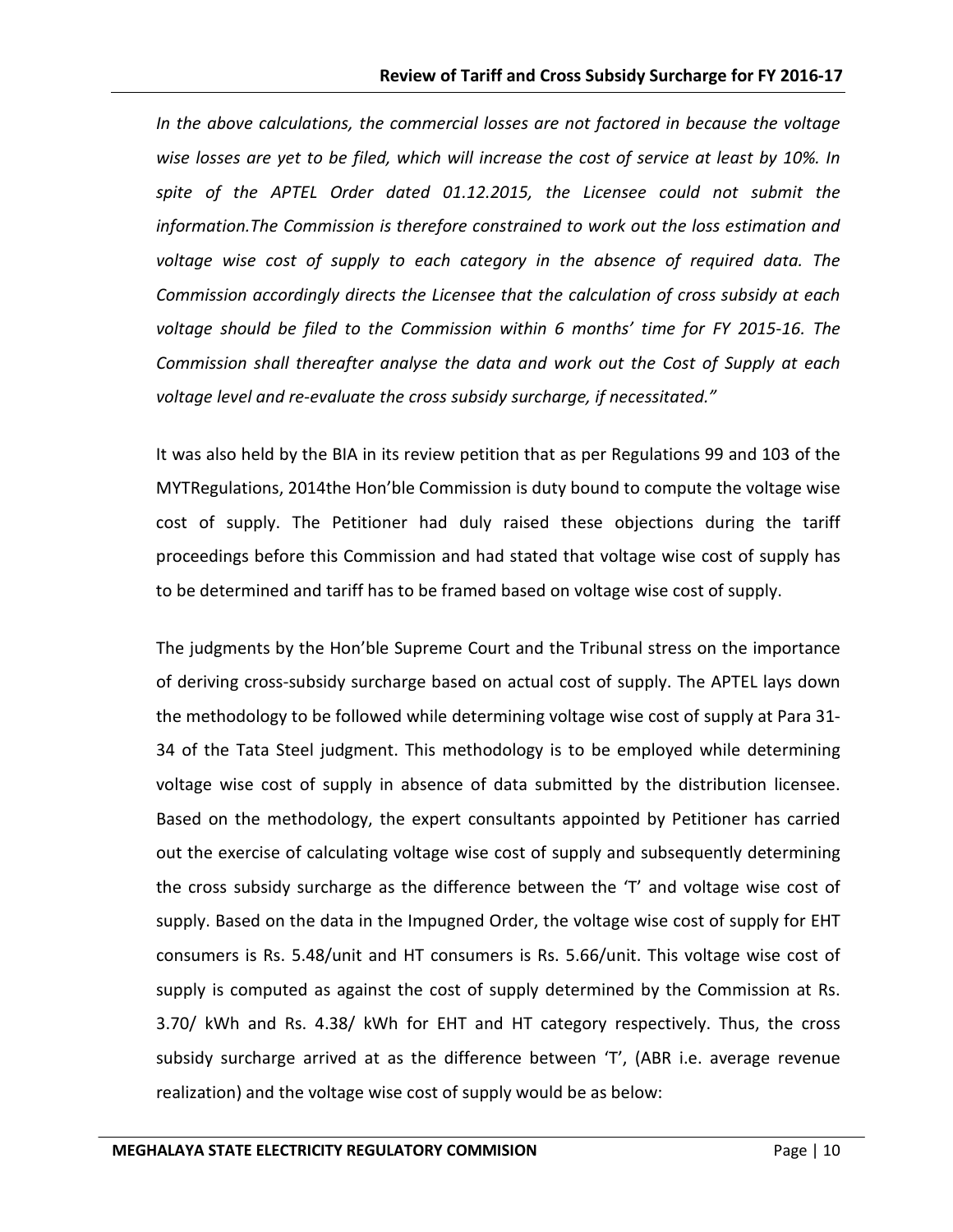|        | <b>Average Revenue</b><br><b>Realization per unit</b><br>(Rs./kWh) | <b>Voltage-wise COS</b><br>(Rs./kWh) | <b>CSS</b><br>(Rs./kWh) |
|--------|--------------------------------------------------------------------|--------------------------------------|-------------------------|
| 132 kV | 6.06                                                               | 5.48                                 | 0.58                    |
| 33 kV  | 6.30                                                               | 5.66                                 | 0.64                    |

## **8. Commission's analysis.**

The Commission has arrived at the Cross Subsidy Surcharge for EHT at Rs.2.98/kWh and HT at Rs.2.82/kWh for FY 2016-17. The Commission has aptly discussed the issue in Chapter 8 & 9 of the Tariff Order dated 31.03.2016.

# **(a) Voltage-wise cost of supply**

Tariff payable by relevant category of consumer shall be based on voltage-wise cost of supply. The Commission has not yet determined the Tariff based on voltage-wise cost of supply.

It has been ascertained by the Commission thatmany of the SERCs have not been able to determine the voltage-wise cost of supply to arrive at the cross subsidy surcharge in-spite of orders of the APTEL in a number of cases filed before it. This is primarily because the concerned licensees have not furnished the required data to enable the Commission to arrive at voltage-wise cost of supply.

The MePDCL was directed to furnish the voltage-wise cost of supply for HT and EHT consumers with details of transmission charges, wheeling charges and also commercial losses in the system along with the tariff petitions to be filed year on year. This data is yet to be submitted to the Commission.

In the instant case, it is noted that the BIA (Petitioner) had under taken an exercise to work out the voltage-wise cost of supply within the State and had submitted that the voltage wise cost of supply is Rs.3.71/kWh at EHT level and Rs. 4.50/kWh at HT level. The above exercise cannot be validated readily by the Commission at the present juncture but it also observes that alternatively Cross Subsidy Surcharge (CSS) may be revised by limiting the CSS to 20% of the applicable tariffs for FY 2016-17 as specified in the National Tariff Policy.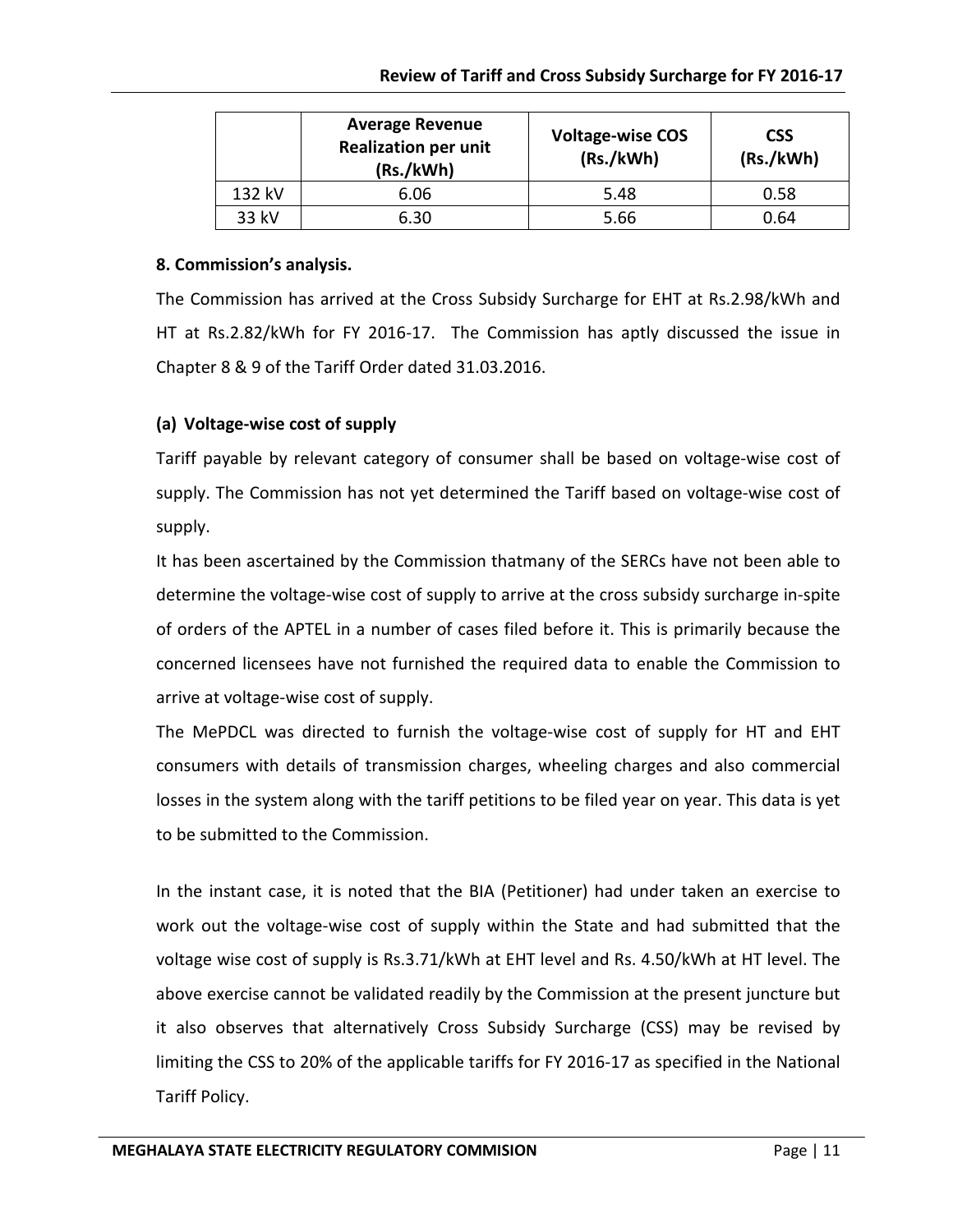Restricting the Cross subsidy Surcharge to 20% of applicable Tariff:-

The Commission, after examination, has recognized the facts that most of the SERCs have applied the formula provided in the Tariff Policy, 2016 have restricted the CSS to 20% of the applicable tariff, because of the inability of the most of the licensees to submit the voltage-wise cost of supply.

Based on the data available in the MePDCL tariff petition, and Tariff Order of the Commission for FY 2016-17, the cross subsidy surcharge limiting to 20% of applicable Tariff is worked out as given below:

S=T-[C/(1-L/100)+D+R]

Cross Subsidy Surcharge(S)= Tariff payable by the relevant category (T)– Cost of Supply (C) Weighted Average Cost of Power Purchase = Rs. 2.84/kWh

Loss in EHT level = 4%

Weighted Average Cost of Power Purchase including losses at EHT level = Rs. 2.95/kWh

Wheeling charges at EHT level =Rs.0.75/kWh

Cost of supply to EHT category  $(C)$  = Rs.3.70/kWh  $(2.84+0.11+0.75)$ 

Average Tariff of EHT category as per Tariff Order, 2016(T) =Rs. 6.68/kWh

## **S=6.68-3.70 =Rs.2.98/kWh**

Hence the Cross Subsidy Surcharge considered for EHT Category for FY 2016-17, when limited to 20% of the applicable tariff works out toRs. 1.34/kWh as against Rs. 2.98/kWh.

Similarly, for HT Level, Weighted Average Cost of Power Purchase = Rs. 2.84/kWh Loss in HT level =  $6\%$ Weighted Average Cost of Power Purchase at HT level including losses = Rs. 3.14/kWh Wheeling charges at HT level =Rs.1.36/kWh Cost of supply to HT category  $(C)$  = Rs.4.50/kWh  $(3.14+1.36)$ Average Tariff of HT category (T)= Rs. 7.20/kWh